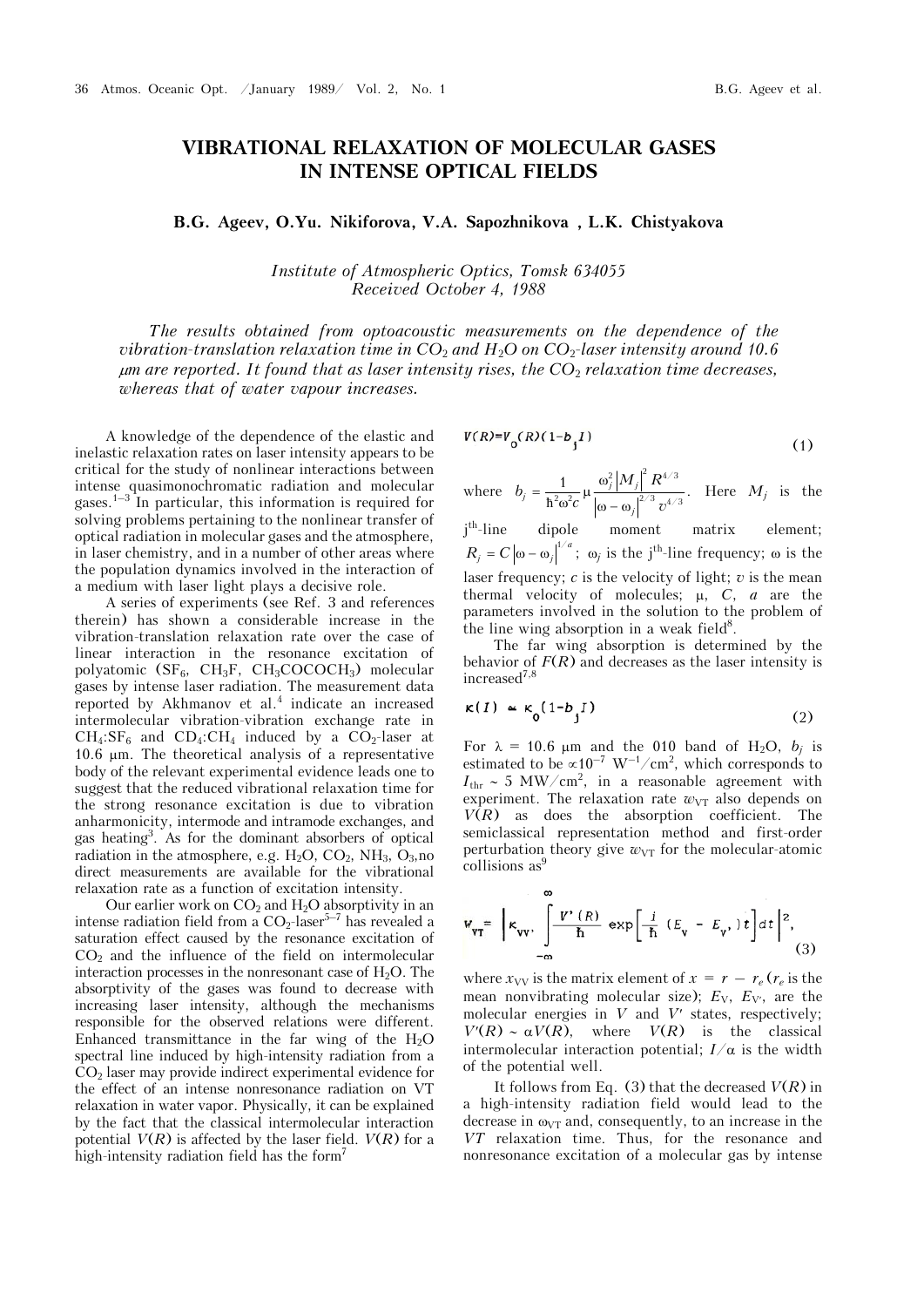optical radiation, the variation of the *VT* relaxation time is accounted for by different physical mechanisms, which can contribute with opposite signs; that is, the VT relaxation is accelerated during resonance excitation and retarded when the far wing is excited.

Laser excitation results in the absorption saturation at the resonance transition in  $CO<sup>2</sup>$ , and increased transmittance of the  $H_2O$  line wing<sup>7</sup>. The aim of this work is to measure the dependence of the vibration-translation relaxation time in  $CO<sub>2</sub>$  and  $H<sub>2</sub>O$ for resonance and nonresonance interaction with high-intensity pulsed radiation from a  $CO<sub>2</sub>$  laser  $(\lambda = 10.6 \mu m).$ 

## **THE EXPERIMENT**

The dependence of the  $VT$  relaxation time in  $CO<sub>2</sub>$ and  $H<sub>2</sub>O$  on the laser intensity at 10.6  $\mu$ m was measured optoacoustically as shown in Fig. 1. A TEA  $CO<sub>2</sub>$  laser (1) with a nonselective resonator generated an output spectrum consisting of 2–3 components, the peak energy  $(> 80\%)$  being in the P20 line of the 00°1-10°0 band. The laser emitted single pulses of 300 ns FWHM ( $\sim 1.5$  µsec at the base). Increased laser intensity and its uniform distribution over the beam diameter were provided by a lens system (2). The intensity was adjusted by step attenuators (3) and varied from 0.2 to 4.0  $\text{MW/cm}^2$ . The laser output entered a 3 mm ID diaphragm (4), followed by a 10 mm ID optoacoustic cell (5) filled with the gas of interest. The pulse energy passed through the cell was monitored by a calorimeter (6). The pressure pulse due to the optoacoustic effect in the cell was detected by a custom-made flat microphone (7) inserted in the cell wall, preamplified and recorded by an oscillograph.



*Fig. 1. Block diagram of experimental setup.* 

## **EXPERIMENTAL DATA PROCESSING AND DISCUSSION**

The information-bearing signal in the optoacoustic pulse excitation measurements is given by the relation:

$$
A(P) = \Delta U/E = C\Delta P \varepsilon(P)/E, \qquad (4)
$$

where  $\Delta U$  is the electric signal amplitude from a capacitor optoacoustic cell microphone; *E* is the laser pulse energy;  $\Delta P$  is the pressure increment due to collisional relaxation;  $\varepsilon(P)$  is a coefficient that allows for changes in the elastic properties of the microphone diaphragm as the total pressure  $p$  varies;  $C$  is a pressure-independent calibration constant.

For low pressures,  $\Delta P$  is determined by the competition between *VT* relaxation and deactivation of vibrationally excited molecules at the cell walls. These processes are characterized by the times  $\tau_{VT}$  and  $\tau_d$  and rates  $w_{\text{VT}} = \tau_{\text{VT}}^1$  and  $w_{\text{d}} = \tau_{\text{d}}^1$ , respectively. For a cylindrical cell of length  $I \gg r$  (where *r* is the cell radius),

$$
\Delta P = (\gamma - 1) \frac{\kappa}{V} \frac{I E}{V} F(\boldsymbol{w}_{\boldsymbol{v} \boldsymbol{r}}, \boldsymbol{w}_{\boldsymbol{d}}, \boldsymbol{w}_{\boldsymbol{r}}, \boldsymbol{\tau}). \tag{5}
$$

Here  $\gamma$  is the adiabatic exponent;  $\kappa$  is the absorption coefficient for the gas of interest; *V* is the cell volume; *F* is a function that depends on  $w_{VT}$ ,  $w_d$  and the pulse duration  $\tau$ , as well as on the thermal relaxation rate  $w_T$ for the gas heated by the laser pulse.

For a short-pulse excitation,  $\tau \ll \tau_{VT}(P)$ ,  $\tau_d(P)$ ,  $\tau_T(P)$ , the *F*-function has the form<sup>10</sup>:

$$
F(w_{\text{VT}}, w_{\text{d}}, w_{\text{T}}) = \frac{w_{\text{VT}}}{w_{\text{VT}} + w_{\text{d}}} \left[ \frac{w_{\text{VT}} + w_{\text{d}}}{w_{\text{T}}} \right] - \frac{w_{\text{T}}}{w_{\text{VT}} + w_{\text{d}} - w_{\text{T}}} (6)
$$

where  $w_{\text{vr}} = w_{\text{vr}}^0 P$ ;  $w_{\text{d,T}} = w_{\text{d,T}}^0 / P$  and the superscript "0" stands for the rate constant normalized to a pressure of 1 Torr. The values  $w_d$  and are readily calculated, provided the cell radius and the diffusion coefficients for the absorbing molecules in the ground and excited vibrational states are known<sup>6</sup>.

The measurement results are conveniently analyzed by using the optoacoustic detector signal ratio for different pressures, i.e.  $A(P_2)/A(P_1)$ . The ratio is independent of the absorption coefficient, and hence  $w_{VT}$  can be determined from the relation

$$
\frac{A(P_2)}{A(P_1)} = \frac{\varepsilon(P_2) P_2}{\varepsilon(P_1) P_1} \frac{F6[w_{\text{VT}}(P_2), w_{\text{d}}(P_2), w_{\text{T}}(P_2)]}{F [w_{\text{VT}}(P_1), w_{\text{d}}(P_1), w_{\text{T}}(P_1)]}.
$$
 (7)

The values of  $\varepsilon(P_1)$  and  $\varepsilon(P_2)$  are found separately, e.g. by the electric activation technique<sup>11</sup>. The deactivation and relaxation rates  $w_{d}$  and  $w_{T}$  are calculated for  $P_1$  and  $P_2$ , respectively<sup>10</sup>. The pairs of values of  $P_1$  and  $P_2$  used in the measurements were 1 and 3 and 1 and 5 Torr for H2O and 1.1 and 3 and 1.1 and 5 Torr for  $CO<sub>2</sub>$ .

The measurements of A for  $CO<sub>2</sub>$  were obtained with a maximum intensity of  $0.8 \text{ MW/cm}^2$ , which was  $\approx 1.5-2$  times as large as the saturation threshold<sup>5</sup>. For the H2O measurements, the laser intensity was increased to  $\approx 4.0 \text{ MW/cm}^2$ , i.e. as high as the threshold level for the enhanced transmittance in the far wing of the 010 band reported by Ageev et  $al<sup>6</sup>$ .

The observed and calculated behavior of  $A(P_1)/A(P_2)$  for CO<sub>2</sub> and H<sub>2</sub>O as a function of the CO<sub>2</sub> laser intensity injected into the optoacoustic cell is shown in Fig. 2. The calculations were made under the assumption that, according to Eqs. (1) and (3),  $w_{\text{VT}}(I)$ for the 10.6  $\mu$ m laser excitation of H<sub>2</sub>O can be given as  $w_{\text{VT}}(I) = w_{\text{VT}}^0(1 - bI)$ , where  $b \sim 10^{-7} \text{ W}^{-1} \text{cm}^2$ . The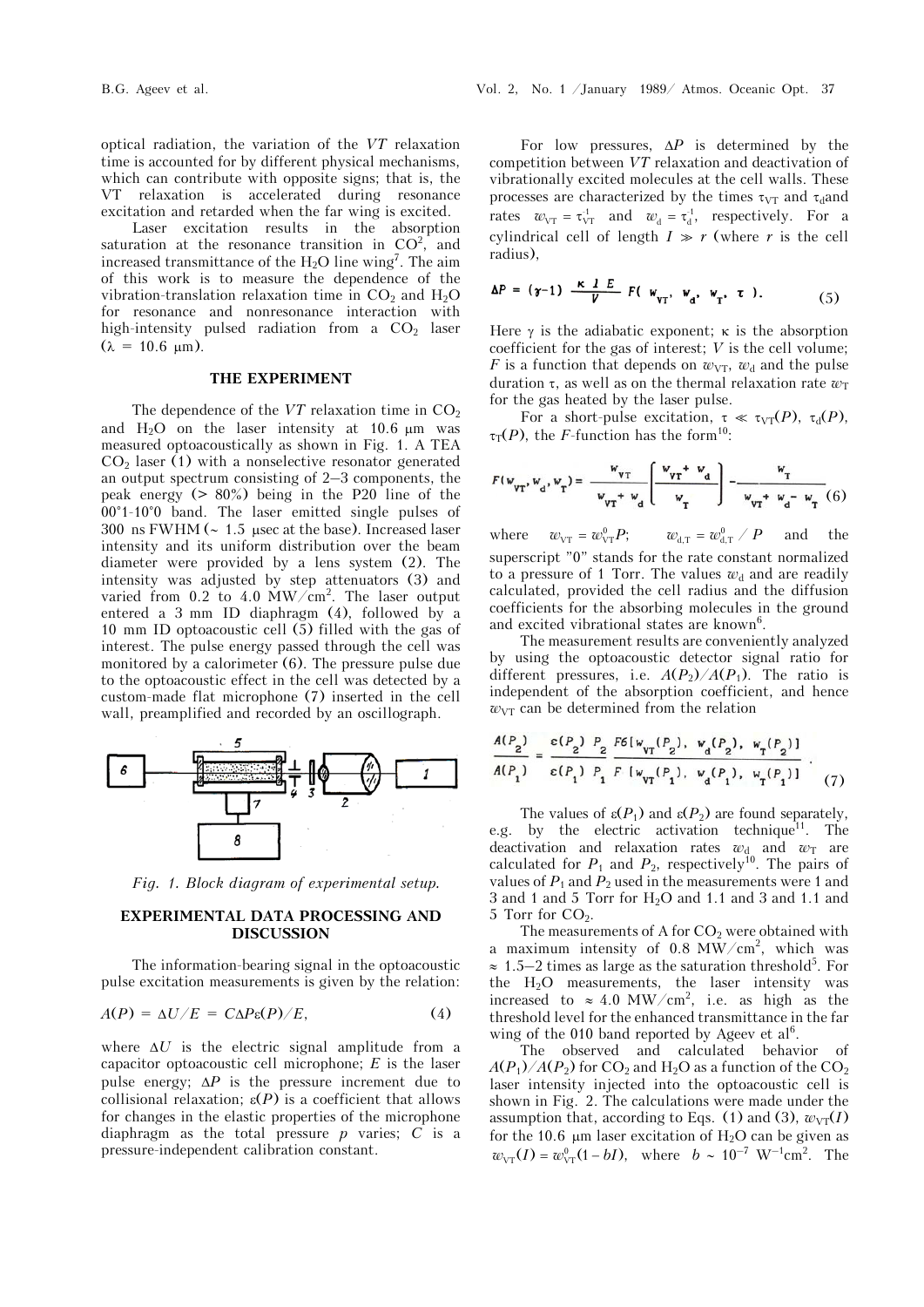$w_{\text{VT}}^0$  constant for the 010 vibration in pure water vapor was derived from the measured value of  $\tau_{\text{TV}} \sim 4 \times 10^{-9}$  s atm obtained by Whitson and McNeal<sup>12</sup>. The plots for  $CO<sub>2</sub>$  were calculated in a similar way, assuming that the *V*–*T* relaxation rate was increased for heavy resonance pumping as is the case with other molecules, e.g.  $SF_6^{-3}$ . The estimates employed the exponentially decreasing function  $\tau_{\text{VT}}(I)$ where  $\tau_{VT}^0 = 10.8 \text{ }\mu\text{s atm}^{13}$ .



*Fig. 2. Optoacoustic signal amplitudes vs. CO*<sup>2</sup> *laser intensity.*



*Fig. 3. Vibrational relaxation time vs CO*<sub>2</sub>-laser *intensity.*

Both for  $H_2O$  and  $CO_2$ , the calculations are in<br>qualitative agreement with experimental experimental observations. Quantitative discrepancies may be due to large uncertainties in the assigned values of  $\varepsilon(P_1)$ and  $\varepsilon(P_2)$ . Using Eq. (7), we derived the explicit behavior of  $\tau_{VT}(I)$  for CO<sub>2</sub> and H<sub>2</sub>O (see Fig. 3), although the numerical accuracy was not high. The experiment shows a quantitative difference in the nonlinear dependence of the vibrational relaxation in molecular gases for different patterns of interaction between the intense laser radiation and the gas species.

For the resonance excitation, the *VT* relaxation time is reduced as the laser intensity is increased. For  $I \sim I_{\text{sat}}$ ,  $\tau_{\text{VT}}(I)/\tau_{\text{VT}}(0) \simeq 0.6$ , which correlates well with earlier observations of the vibrational relaxation behavior in complex molecules<sup>3,4</sup>. For very large offsets from resonance, characterized by laser absorption in the far wing of the spectral line, the relaxation time is increased; this is especially pronounced when  $I \geq I_{\text{thresh}}$  (where  $I_{\text{thresh}}$  is the threshold intensity for the enhanced transmittance effect to occur). We believe the physical mechanism accounting for this behavior of  $\tau_{VT}(I)$  in the nonresonance case to be a decreased molecular interaction potential in the laser field. In other words, it is this mechanism that is responsible for the entire multitude of spectroscopic phenomena involved in optical absorption by spectral line wings, including the specific details of absorption in a the strong field.

## **ACKNOWLEDGEMENT**

The authors are grateful to Prof. S.D. Tvorogov and Dr. B.A. Tikhomirov for stimulating discussions of the experimental program and helpful comments upon the results obtained.

#### **REFERENCES**

1. P.A. Apanasevich, S.Ya. Kilin, A.P. Nizovtsev and N.S. Onishchenko Izv. Akad. Nauk SSSR, Ser. Fiz., **49**, 541 (1985)

2. E.N. Chesnokov, V.N. Shcherbinin and V.N. Panfilov Zh. Eksp. Teor. Fiz., **75**,2066 (1978) 3. S.A. Akhmanov and N.I. Koroteev *Methods of Nonlinear Optics in Light Scattering Spectroscopy* (Nauka, Moscow, 1981)

4. S.A. Akhmanov, V.M. Gordienko and V.V. Lazarev Izvestiya Akad. Nauk SSSR, Ser. Fiz., **42**, 379 (1979)

5. B.G. Ageev, Yu.N. Ponomarev and L.K. Chistyakova Izv. Vyssh. Uchebn. Zaved., Ser. Fiz., No. 10, **49** (1982)

6. B.G. Ageev, Yu.N. Ponomarev and B.A. Tikhomirov *Nonlinear Optoacoustic Spectroscopy of Molecular Gases* (Nauka, Novosibirsk, 1987)